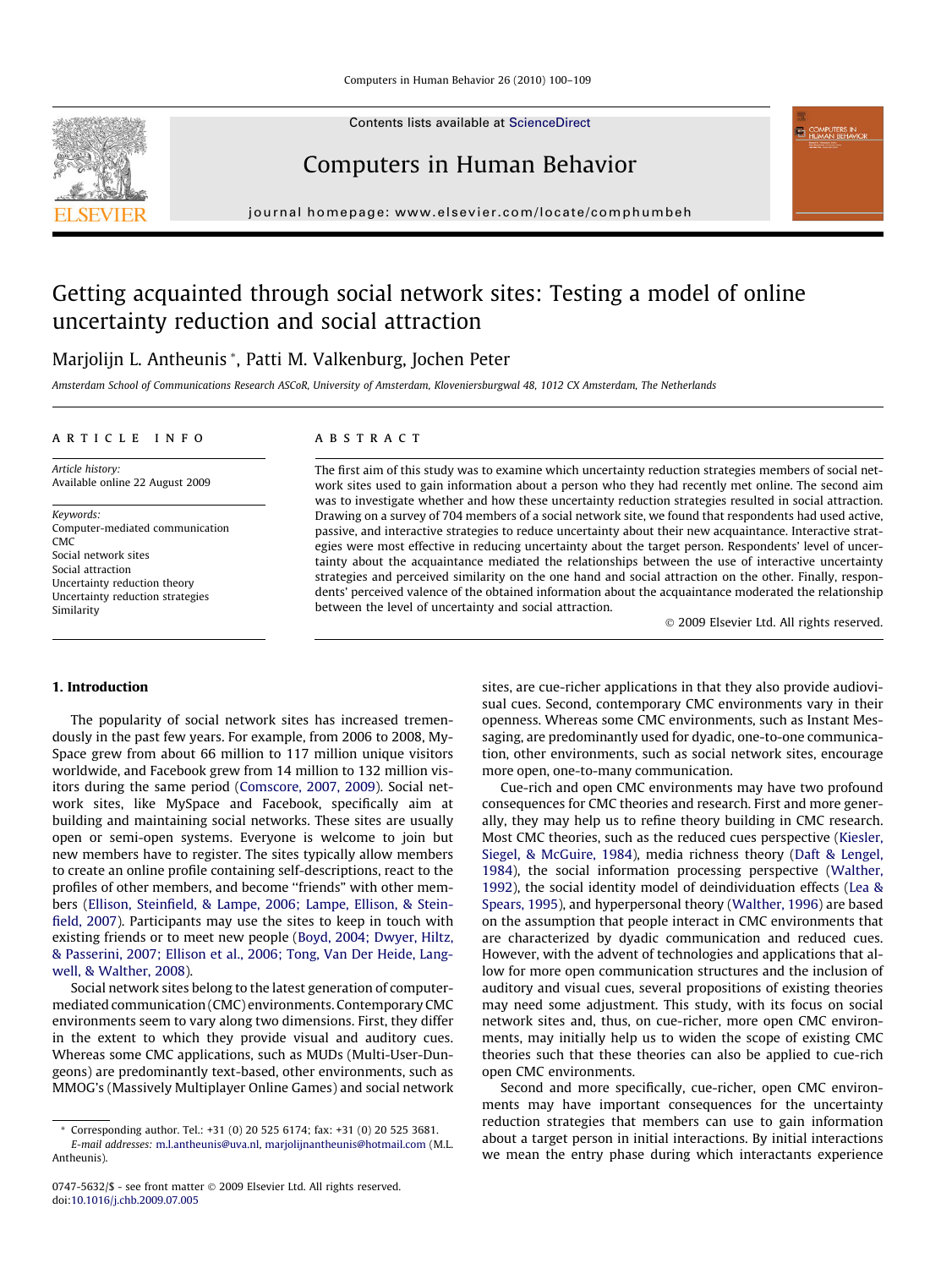uncertainty and/or a lack of predictability about their new relational partner ([Neuliep & Grohskopf, 2000](#page-8-0)). In offline settings, people generally use three types of uncertainty reduction strategies (URS's) to get to know a target person: passive, active, and interactive strategies ([Berger & Calabrese, 1975; Berger, Gardner, Parks,](#page-8-0) [Schulman, & Miller, 1976](#page-8-0)). Passive strategies are those in which an informant unobtrusively observes the target person, for example in situations in which the target person reacts to or interacts with others. Active strategies involve proactive efforts to get to know the target person, without confronting the person. A common active strategy consists of asking others about the target person. Finally, interactive strategies require a direct interaction between the communication partners. One interactive strategy is direct questioning and another is self-disclosure. Self-disclosure usually elicits self-disclosure from the target partner. In this way, self-disclosure can be seen as an information-seeking strategy ([Berger et al., 1976\)](#page-8-0).

The range of URS's that can be employed to reduce uncertainty in CMC may depend on the two dimensions of CMC (cue-poor vs. cue-rich and dyadic vs. open communication). In principle, one can use passive, active and interactive URS's in every CMC application. It has been shown, for example, that in cue-poorer CMC settings users develop skills to decode textual cues, such as language errors and emoticons, to reduce uncertainty and form impressions about a target person ([Curtis, 1996; Hu, Wood, Smith,](#page-8-0) [& Westbrook, 2004; Tidwell & Walther, 2002; Utz, 2000; Walther](#page-8-0) [& D'Addario, 2001; Walther & Tidwell, 1995\)](#page-8-0). However, in cuepoorer and dyadic CMC, passive and active uncertainty reduction strategies are more difficult to employ because they require a lot of effort ([Carey, 1980; Curtis, 1996\)](#page-8-0) to find the functional equivalents of the information sources (e.g., visual cues or friends of the partner) that are typically unavailable in this type of CMC ([Tidwell & Walther, 2002](#page-8-0)). As a result, interactive strategies (i.e., direct questioning and self-disclosure) are the most used strategies in dyadic reduced-cues CMC settings [\(Parks & Floyd, 1996;](#page-8-0) [Ramirez, Walther, Burgoon, & Sunnafrank, 2002; Tidwell & Wal](#page-8-0)[ther, 2002\)](#page-8-0).

However, in cue-richer and open CMC environments, such as social network sites, information gathering through passive and active URS's is less effortful and consequently faster. On social network sites, it is not only possible to observe the target person unobtrusively, for example via his or her personal profile [\(Tong](#page-9-0) [et al., 2008;](#page-9-0) Walther, Van Der Heide, Kim, Westerman, & Tong, 2008), but also to ask third parties for information about the target person. In addition, social network sites provide their users with many opportunities for self-presentation ([Boyd, 2004; Donath &](#page-8-0) [Boyd, 2004; Walther et al., 2008](#page-8-0)). Users on these sites can upload a great deal of information about their selves, including pictures, videos, and self-descriptions. Therefore, it is no surprise that users of social network sites relatively often use passive strategies (e.g., observation) to form impressions about a target person [\(Tong](#page-9-0) et al., 2008; Walther et al., 2008).

However, while all three URS's can theoretically be utilized on social network sites, the prevalence of these strategies on these sites has never been investigated in one study. Therefore, the first aim of this study is to investigate which uncertainty strategies are most commonly used on social network sites. Hence, the first research question reads:

RQ1: To what extent do members of social network sites use passive, active, and interactive uncertainty reduction strategies?

## 1.1. Social network sites, level of uncertainty, and social attraction

The differences between social network sites and cue-poorer CMC applications may not only have profound consequences for the URS's that members use, but also for relationship formation

and social attraction on these sites ([Tong](#page-9-0) et al., 2008; Walther et al., 2008). One of the aims of members of social network sites is to get to know people and to form friendships. This friendship formation goes hand in hand with the development of social attraction, because friendship formation usually does not occur without a minimum level of social attraction [\(Reis & Shaver,](#page-8-0) [1988\)](#page-8-0).

CMC theories and research have paid ample attention to social attraction processes in CMC environments. A series of studies have investigated the effects of CMC on social attraction in initial interactions. Most studies have reported positive effects of CMC on social attraction [\(Antheunis, Valkenburg, & Peter, 2007; Bargh,](#page-8-0) [McKenna, & Fitzsimons, 2002; McKenna, Green, & Gleason,](#page-8-0) [2002](#page-8-0)). This positive effect of CMC on social attraction has often been attributed to a particular use of online URS's (e.g., [Antheunis](#page-8-0) et al., [2007; Tidwell & Walther, 2002](#page-8-0)). For example, it has been suggested that the reduced cues in CMC increase the use of interactive URS's, such as self-disclosure and direct questioning ([Anthe](#page-8-0)[unis et al., 2007; Tidwell & Walther, 2002](#page-8-0)). After all, CMC partners need to compensate for the lack of information that they usually get through nonverbal cues in face-to-face environments. Both direct questioning ([Antheunis et al., 2007; Tidwell & Walther, 2002\)](#page-8-0) and online self-disclosure [\(Antheunis et al., 2007; Bargh et al.,](#page-8-0) [2002; Coleman, Paternite, & Sherman, 1999; Joinson, 2001; Tidwell](#page-8-0) [& Walther, 2002](#page-8-0)) are common phenomena in reduced-cues CMC environments. There is also evidence that interactive URS's encourage interpersonal attraction in reduced-cues CMC environments ([Antheunis et al., 2007\)](#page-8-0).

Although online interactive URS's may explain the effects of reduced-cues CMC on social attraction, it is still an open question whether and how these processes will apply to cue-richer and open social network sites. For example, it is still unknown how the three URS's relate to the level of uncertainty on cue-rich and open social network sites. Moreover, it is unclear whether an information seeker's level of uncertainty mediates the influence of URS's on social attraction. Therefore, the second aim of this study is to investigate how online uncertainty reduction processes on social network sites are related to social attraction. To do so, we will develop and test an initial model that explains the relationships between online URS's, the level of uncertainty, and social attraction (see [Fig. 1\)](#page-2-0). In the next sections, we will discuss the assumptions of our model in more detail.

## 1.2. Three uncertainty reduction strategies on social network sites

The core of uncertainty reduction theory (URT; [Berger & Cala](#page-8-0)[brese, 1975\)](#page-8-0) is that the three types of URS's (passive, active, and interactive) reduce uncertainty in the information seeker. According to URT, uncertainty reduction is the gathering of information that allows the information seeker to predict someone's attitudes and behavior. During the uncertainty reduction processes, the information seeker creates mental models that help him/her to make sense of other people and their intentions, emotions, and behaviors [\(Berger & Calabrese, 1975; Srull & Wyer, 1989\)](#page-8-0). Earlier CMC studies have demonstrated that CMC partners predominantly use interactive strategies to reduce the level of uncertainty and form impressions about one another [\(Parks & Floyd, 1996; Ramirez](#page-8-0) [et al., 2002; Tidwell & Walther, 2002](#page-8-0)). However, these earlier studies did not examine all three URS's simultaneously and the studies typically involved cue-poorer CMC settings. After all, cue-richer CMC environments, such as social network sites, allow for a broader range of URS's than dyadic, cue-poorer CMC environments. Offline uncertainty reduction research predicts that interactive URS's are most efficient in reducing the level of uncertainty [\(Emmers &](#page-8-0) [Canary, 1996](#page-8-0)). Therefore, our first hypothesis, which is modeled through paths H1a, H1b, and H1c in [Fig. 1](#page-2-0), reads: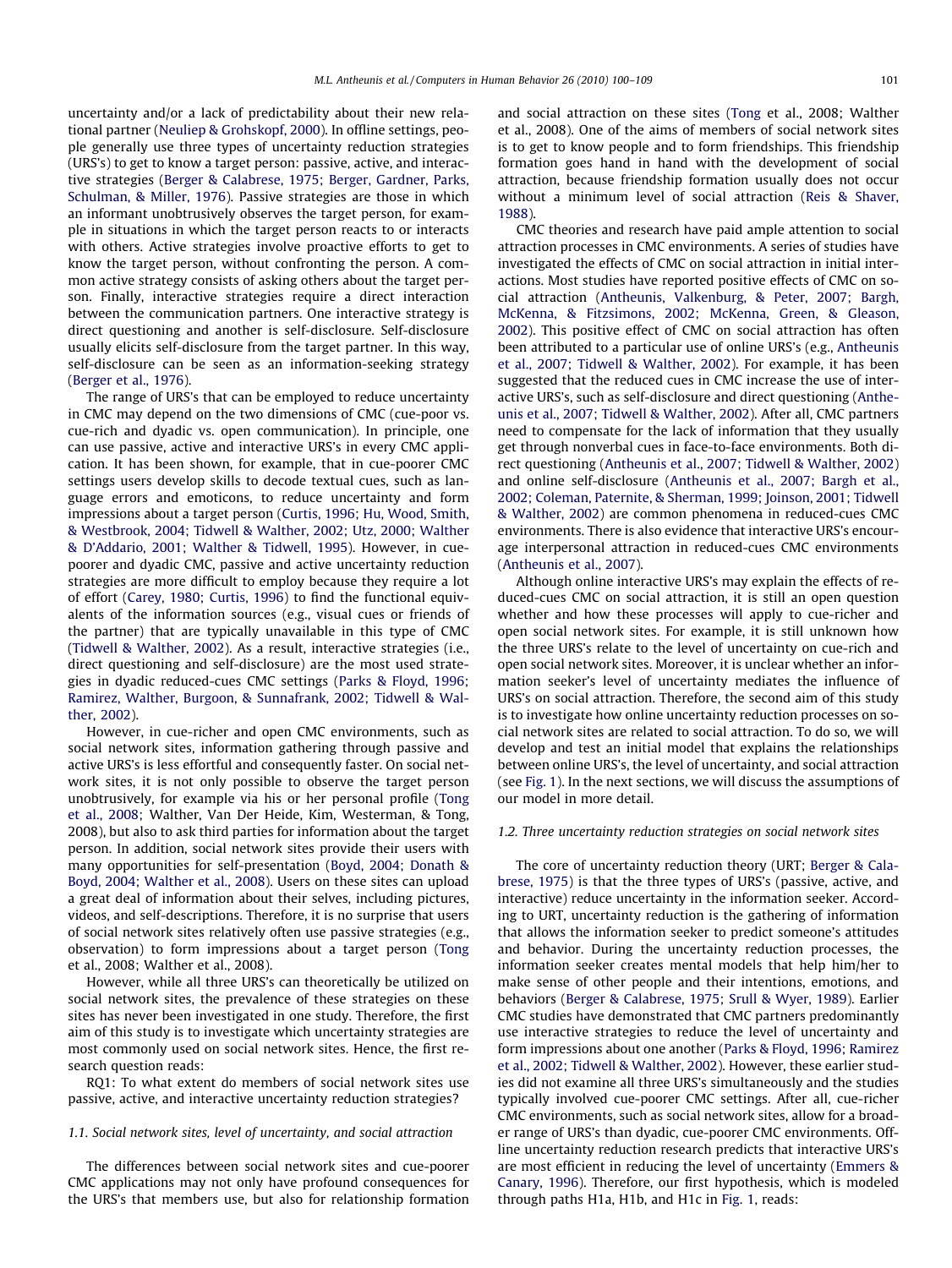<span id="page-2-0"></span>

Fig. 1. Hypothesized model explaining the relationships between online uncertainty reduction strategies, level of uncertainty, and social attraction.

H1: Interactive uncertainty reduction strategies (H1a) will be most effective in reducing the level of uncertainty, followed by active (H1b), and passive (H1c) uncertainty reduction strategies.

## 1.3. Level of uncertainty and social attraction

One of the assumptions in URT (Axiom 7; [Berger & Calabrese,](#page-8-0) [1975\)](#page-8-0) is that lower levels of uncertainty are positively related to social attraction in initial interactions. In other words, the more a person can predict and explain others' behavior, the more they are attracted to them [\(Kellermann & Reynolds, 1990](#page-8-0)). The relationship between the level of uncertainty and social attraction has frequently been investigated, albeit only in offline environments. Most studies have found that lower levels of uncertainty are positively related to social attraction ([Afifi & Metts, 1998; Clatterbuck,](#page-8-0) [1979; Douglas, 1990, 1994; Gudykunst, 1985; Gudykunst, Yang, &](#page-8-0) [Nishida, 1985; Kellermann & Reynolds, 1990](#page-8-0)), although several other studies have found no relationship [\(Gudykunst & Nishida,](#page-8-0) [1984\)](#page-8-0), or even a negative relationship between uncertainty and social attraction ([Afifi & Burgoon, 2000; VanLear & Trujillo, 1986\)](#page-7-0). Although the relationship between the level of uncertainty and social attraction has often been addressed in offline environments, there is still little evidence for this relationship in CMC environments [\(Ramirez & Burgoon, 2004](#page-8-0)). Given that the majority of studies on the relationship between offline uncertainty and social attraction have yielded positive associations between lower levels of uncertainty and social attraction, our second hypothesis, which is modeled through path H2 in Fig. 1, states:

H2: Members of social network sites with lower levels of uncertainty about the target person will feel more socially attracted to that person.

## 1.4. Similarity, level of uncertainty, and social attraction

Dozens of studies have shown that similarity is one of the main predictors of social attraction (for a review, see [Berscheid & Reis,](#page-8-0) [1998\)](#page-8-0). Social attraction to another person seems to result largely from the perceived 'rewards' that an individual receives from the other. These rewards can be experienced in different ways. They can result from direct interaction (e.g., a flattering remark or selfdisclosure), but they can also result from passive observation of the target person (e.g., watching that the target person likes the same music as one does). Rewards like these are most likely to be experienced by individuals who are similar ([Newcomb, 1961\)](#page-8-0). Based on this argument, our third hypothesis, which is modeled through path H3 in Fig. 1, is:

H3: On social network sites, an information seeker's perceived similarity with the target person will positively predict social attraction between the information seeker and the target person.

Similarity not only positively predicts social attraction, it also affects the information seeker's level of uncertainty [\(Berger & Cala](#page-8-0)[brese, 1975; Clatterbuck, 1979; Gudykunst et al., 1985; Parks &](#page-8-0) [Adelman, 1983; Prisbell & Andersen, 1980](#page-8-0)). By perceiving someone as similar, one can more easily employ self-knowledge to draw conclusions about the other. This increases the information seeker's knowledge about the target person, which in turn reduces his or her level of uncertainty. Perceived similarity may also result in more effective communication, which, in turn, results in lower levels of uncertainty ([Prisbell & Andersen, 1980](#page-8-0)). Therefore, we expect a positive effect of perceived similarity on the level of uncertainty. This relationship is modeled through path H4 in Fig. 1.

H4: There will be a positive effect of perceived similarity on the reduction of the level of uncertainty.

## 1.5. Mediation hypotheses

We have hypothesized that both the three URS's and similarity positively influence respondents' level of uncertainty. We have also hypothesized that a lower level of uncertainty positively predicts social attraction. Therefore, it may logically be possible that respondents' level of uncertainty mediates the effect of the independent variables (i.e., the three URS's and similarity) on the dependent variable social attraction [\(Berger & Calabrese, 1975;](#page-8-0) [Parks & Adelman, 1983\)](#page-8-0). We expect two types of mediation. In the case of the relationship between the URS's and social attraction we expect full mediation. In other words, we expect that the influence of the three URS's on social attraction will be entirely carried by respondents' level of uncertainty. In the case of the relationship between similarity and social attraction, we expect that the online level of uncertainty will act as a partial mediator. We do not expect that level of similarity will act as a full mediator, because similarity has been consistently found to be directly and strongly related to social attraction (for a review, see [Berscheid & Reis, 1998\)](#page-8-0). In Fig. 1, our expectations are modeled through paths H1a, H1b, H1c, and H2 for the relationships between the URS's and social attraction and H2, H3, and H4 for the relationship between perceived similarity and social attraction.

## 1.6. Perceived valence of information: A contingent condition?

Although the majority of studies have found that reduced uncertainty levels increase social attraction, some studies have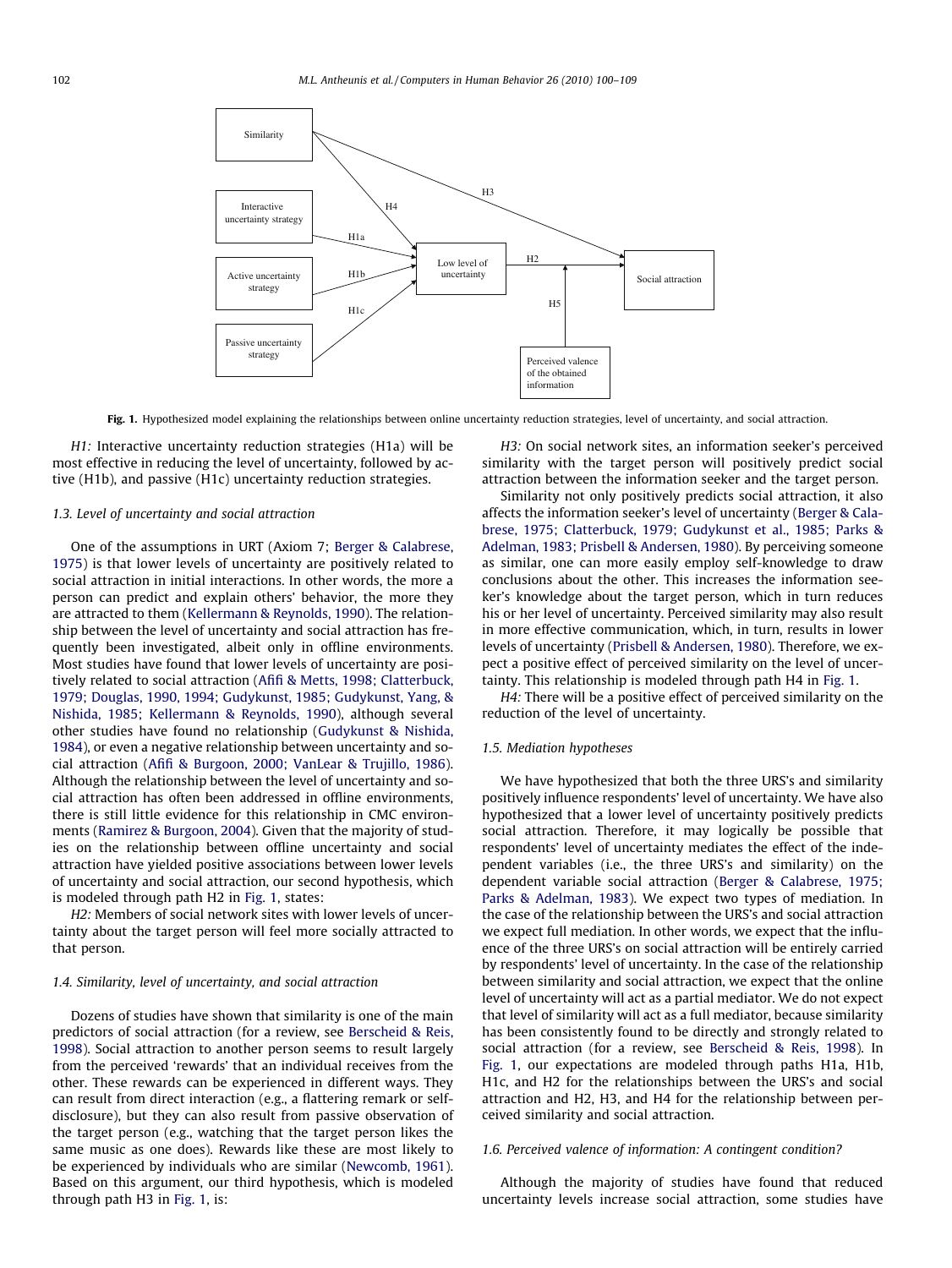reported no or even opposite effects [\(Afifi & Burgoon, 2000; Gudy](#page-7-0)[kunst & Nishida, 1984; VanLear & Trujillo, 1986\)](#page-7-0). An important explanation for these inconsistent results could lie in the omission of an important moderating variable, namely the perceived valence of the information obtained through the URS's. A similar idea has been investigated earlier by [Sunnafrank \(1986, 1990\)](#page-8-0). Sunnafrank's Predicted Outcome Value Theory assumes that the relationship between uncertainty reduction and social attraction is moderated by an individual's perceived outcome of the interaction [\(1986, 1990\).](#page-8-0) Likewise, it is conceivable that the valence of the information conveyed may moderate the influence of the level of uncertainty on social attraction. Perceived valence of the information refers to the extent to which an individual perceives the information of the target person as positive or negative, regardless of its credibility or quality.

[Scheidel \(1977\)](#page-8-0) suggested that social attraction might depend on the valence of the obtained information. That is, if a person, who tries to gain information about a target person, receives primarily negative information about this target person, this person will not like the target person. Conversely, if this person would receive primarily positive information about the target person, he or she might feel more attracted to the target person. [Douglas \(1994\)](#page-8-0) suggested that both uncertainty and attraction can change as a function of the valence of the obtained information. That is, if the obtained information about the target person is positive, persons may become less uncertain about and more attracted to the target. If the obtained information is negative or mixed, the level of uncertainty and attraction may remain the same or move in the opposite direction.

However, it is plausible to assume that the valence of the obtained information influences the effect of the level of uncertainty on social attraction. We expect that the relationship between uncertainty and social attraction will thus be moderated by the perceived valence of the obtained information. Due to perceptive salience, negative information generally attracts more attention and is better remembered than positive information (e.g., [Pratto](#page-8-0) [& John, 1991](#page-8-0)). Therefore, we expect that when the perceived valence of the information is negative, the effect of the low level of uncertainty on social attraction will become stronger. On the other hand, when the perceived valence of the information is positive, the effect of level of uncertainty on social attraction will become less strong. This hypothesis is modeled through path H5 in [Fig. 1](#page-2-0).

H5: The effect of a low level of uncertainty on social attraction is contingent upon the information seeker's perceived valence of the obtained information.

## 1.7. Social network sites in the Netherlands and the US

The data used in this survey study were collected among members of the Dutch social network sites Hyves ([www.](http://www.hyves.nl) [hyves.nl\)](http://www.hyves.nl). Hyves is currently the most popular social network site in the Netherlands. Hyves is very similar to US-based social network sites, such as MySpace and Facebook. Currently, almost 50% (over 7.7 million people) of the Dutch population are a member of Hyves. The average age of Hyves members is 23 years, and the majority of the members are highly educated. Similar to MySpace [\(Dwyer,](#page-8-0) Hiltz, & Passerini, 2007), Facebook ([Lampe, Ellison, & Steinfield, 2006\)](#page-8-0), and Friendster ([Boyd,](#page-8-0) [2004](#page-8-0)), one of the important motivations for visiting Hyves is to keep in touch with existing friends and to find more information about persons met in the offline world. Because there are no striking differences between Hyves and other social network sites, we believe that our findings will validly generalize to other users of social network sites.

# 2. Method

## 2.1. Sample and procedure

In November 2006 an online survey was conducted among 2188 active members of Hyves. The participants were recruited through advertisements on the Hyves website. The age of the users ranged from 10 to 62. Because our goal was to measure the uncertainty reduction process in initial online interactions, only participants who reported having recently met one or more persons through Hyves or the Internet were included in our analyses. Therefore, the findings in this paper are based on the 704 participants (65% female) who indicated that they had met one or more acquaintances through Hyves or the Internet. The average age of that group was  $22.47$  (SD = 6.54).

After a brief introduction, participants were asked some general questions about their use of Hyves. Subsequently, they were asked if they had met one or more friends through Hyves or the Internet. If this was the case, respondents were asked to think of the online friend with whom they had communicated most recently through Hyves. The participants were then asked a series of questions about this particular friend.

## 2.2. Measures

## 2.2.1. Uncertainty reduction strategies

We used 14-items to measure the use of the three uncertainty reduction strategies (passive, active, and interactive URS) on social network sites. Our operationalization of URS was based on the definitions of Berger and colleagues [\(Berger & Calabrese, 1975; Berger](#page-8-0) [et al., 1976\)](#page-8-0) and on operational definitions used in earlier studies ([Jourard, 1971;](#page-8-0) Miller, Berg, & Archer, 1983; Tidwell & Walther, 2002). We adjusted these scales for the measurement of URS's on social network sites. The wording of the URS items started with: ''When being on Hyves, how often did you..." followed by the fourteen activities that are listed in [Table 1](#page-4-0). The response categories were 1 (never), 2 (once in a while), 3 (two or three times), and 4 (more than three times).

To test whether our items would result in the three-dimensional structure established by previous URT research, we randomly divided our sample into two samples in order to conduct both an exploratory and a confirmatory factor analysis. The exploratory factor analysis yielded three factors, explaining 69.6% of the variance. In line with URT earlier research, Factor 1 (Eigen value = 2.40) reflected the items that measured passive uncertainty reduction. Factor 2 (Eigen value = 1.49) consisted of the items measuring active uncertainty reduction, and Factor 3 (Eigen value = 5.85) reflected the items measuring interactive uncertainty reduction. The items, factor loadings, scale means and standard deviations, along with the Cronbach's alphas of the scales, are shown in [Table 1](#page-4-0). To further validate this three-dimensional scale, we subsequently conducted a confirmatory factor analysis with the second sample. This analysis confirmed the three dimensions established in the exploratory factor analysis. The confirmatory analysis yielded a satisfactory fit,  $\chi^2$  (68, N = 353) = 173.12,  $p < .001$ , CFI = .963, RMSEA = .066 (90% CI: .054–.079).<sup>1</sup> In sum, both the exploratory and the confirmatory factor analysis supported the previously found three URS's and suggest that our fourteen items reliably capture URS's on social network sites.

#### 2.2.2. Social attraction

Our measure of social attraction was based on [McCroskey and](#page-8-0) [McCain's Measurement of Interpersonal Attraction \(1974\)](#page-8-0). The

 $1$  Error terms of very similar worded items were allowed to covary.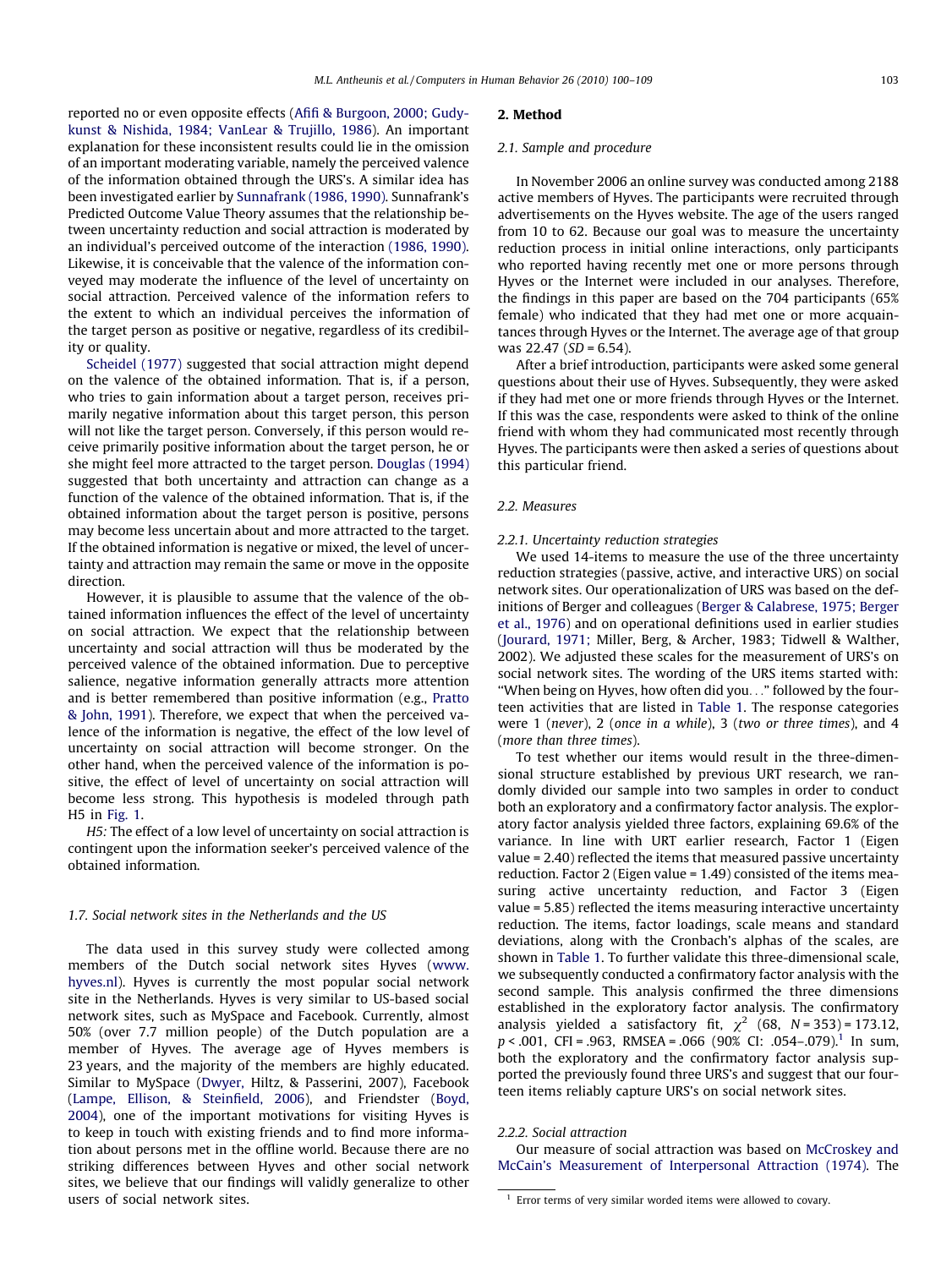<span id="page-4-0"></span>Table 1

Three dimensions in online uncertainty reduction strategies.

|                                                                   | Factor 1 | Factor 2 | Factor 3 |
|-------------------------------------------------------------------|----------|----------|----------|
| When being on Hyves, how often have you                           |          |          |          |
| Factor 1: Passive strategies                                      |          |          |          |
| 1  read his/her weblog?                                           | .71      |          |          |
| 2 read his/her tips?                                              | .69      |          |          |
| 3  read messages on his/her page?                                 | .69      |          |          |
| 4looked at his/her pictures?                                      | .67      |          |          |
| 5looked at his/her profile?                                       | .64      |          |          |
| Factor 2: Active strategies                                       |          |          |          |
| 6asked his/her friends questions about his/her education or work? |          | .87      |          |
| 7asked his/her friends questions about his/her personal things?   |          | .84      |          |
| 8asked his/her friends questions about his/her spare time?        |          | .78      |          |
| Factor 3: Interactive strategies                                  |          |          |          |
| 9 told him/her things about your spare time?                      |          |          | .90      |
| 10. asked question to him/her about his/her personal things?      |          |          | .89      |
| 11 told him/her things about your personal things?                |          |          | .88      |
| 12. told him/her things about your education or work?             |          |          | .88      |
| 13 asked question to him/her about his/her education or work?     |          |          | .86      |
| 14. asked question to him/her about his/her spare time?           |          |          | .84      |
| Cronbach's alpha                                                  | .76      | .79      | .95      |
| Scale means                                                       | 2.06     | 1.17     | 2.18     |
| Standard deviations                                               | 0.83     | 0.49     | 1.09     |

Note. Factor loadings  $\leq 0.50$  are not reported.

items were: "This person is pleasant to talk with," "This person is pleasant to be with," ''This person fits well in my circle of friends," ''We get along well together," ''It feels comfortable when he/she is around." The response categories ranged from 1 (completely disagree) to 5 (completely agree). The five items formed a one-dimensional scale (explained variance 79%), with a Cronbach's alpha of  $.93$  (*M* = 3.14, *SD* = 1.21).

#### 2.2.3. Similarity

To measure similarity, we used four items of the Perceived Homophily Measure [\(McCroskey, Richmond, & Daly, 1975](#page-8-0)): ''This person thinks like me," ''This person behaves like me," ''This person is similar to me," and ''This person is like me." The response categories for each of the items ranged from 1 (completely disagree) to 5 (completely agree). The items formed a one-dimensional scale (explained variance 82%), with a Cronbach's alpha of .93 ( $M = 2.48$ ,  $SD = 1.10$ ).

#### 2.2.4. Level of uncertainty

Four of the five items were based on the CLUES7 scale from [Clat](#page-8-0)[terbuck \(1979\)](#page-8-0): ''I can predict very well how this person will behave," "I can predict very well the things this person finds important," "I can predict very well this person's attitudes," and ''I can predict very well this person's feelings and emotions." The fifth item was from [Kellermann](#page-8-0) and Reynolds (1990): ''I understand this person well." The response categories for each of the items ranged from 1 (completely disagree) to 5 (completely agree). The five items loaded on one factor (explained variance 86%), and resulted in a Cronbach's alpha of .96 ( $M = 2.75$ ,  $SD = 1.27$ ).

## 2.2.5. Perceived valence of the obtained information

If respondents had reported having used a particular URS, we presented them with a follow-up question that asked whether they thought the obtained information was positive or negative. The response categories were –2 (very negative), –1 (negative), 0 (neutral), 1 (positive), and 2 (very positive). This follow-up question on the perceived valence of the obtained information could only be presented to the respondents if they had used the particular strategy. Therefore, for each respondent, the number of items on which the total valence score is based depended on the number of strategies that this respondent had used. For each of the URS's that respondents used to gain information, we asked how they perceived the obtained information. The resulting scale had a Cronbach's alpha of .93 ( $M = 1.08$ ,  $SD = .56$ ).

# 2.2.6. Amount of communication

We used the amount of communication between respondents and their target person as a control variable in our model. Several earlier studies have shown that the amount of communication between individuals in itself may increase perceived social attraction ([Berger & Calabrese, 1975; Parks, 1978](#page-8-0)). We asked respondents to indicate how often he/she had communicated with the target person through Hyves, email, IM, telephone, and in a personal meeting. The response categories ranged from 1 (never) to 7 (6 to 7 days a week). We averaged the responses on these items, which led to a Cronbach's alpha of .78 ( $M = 2.74$ ,  $SD = 1.70$ ).

# 3. Results

Our research question asked to what extent members of social network sites use passive, active, and interactive URS's. Our results showed that passive strategies are most commonly used: Almost all respondents (98.9%) reported using one or more passive strategies. In addition, 83.9% reported using one or more interactive strategies. Finally, active strategies were used least frequently. Only 19.7% used one or more active strategies.

## 3.1. Correlations among all variables in the model

[Table 2](#page-5-0) provides the zero-order correlation matrix of the variables included in the model as presented in [Fig. 1,](#page-2-0) as well as their correlations with the amount of communication, age, and gender. All variables of our model were significantly positively related to each other. All three URS's were positively related to a low level of uncertainty. The strongest correlation was with interactive URS's. Similarity was also significantly positively related to the level of uncertainty and to social attraction. The URS's positively correlated with social attraction. Again, the strongest correlation was between interactive URS's and social attraction.

[Table 2](#page-5-0) shows that gender (male = 0) was not related to the use of active and interactive URS's and similarity. However, in comparison to males, females less often used passive strategies to reduce their uncertainty. They also perceived their target person less often as socially attractive. Finally, females perceived the information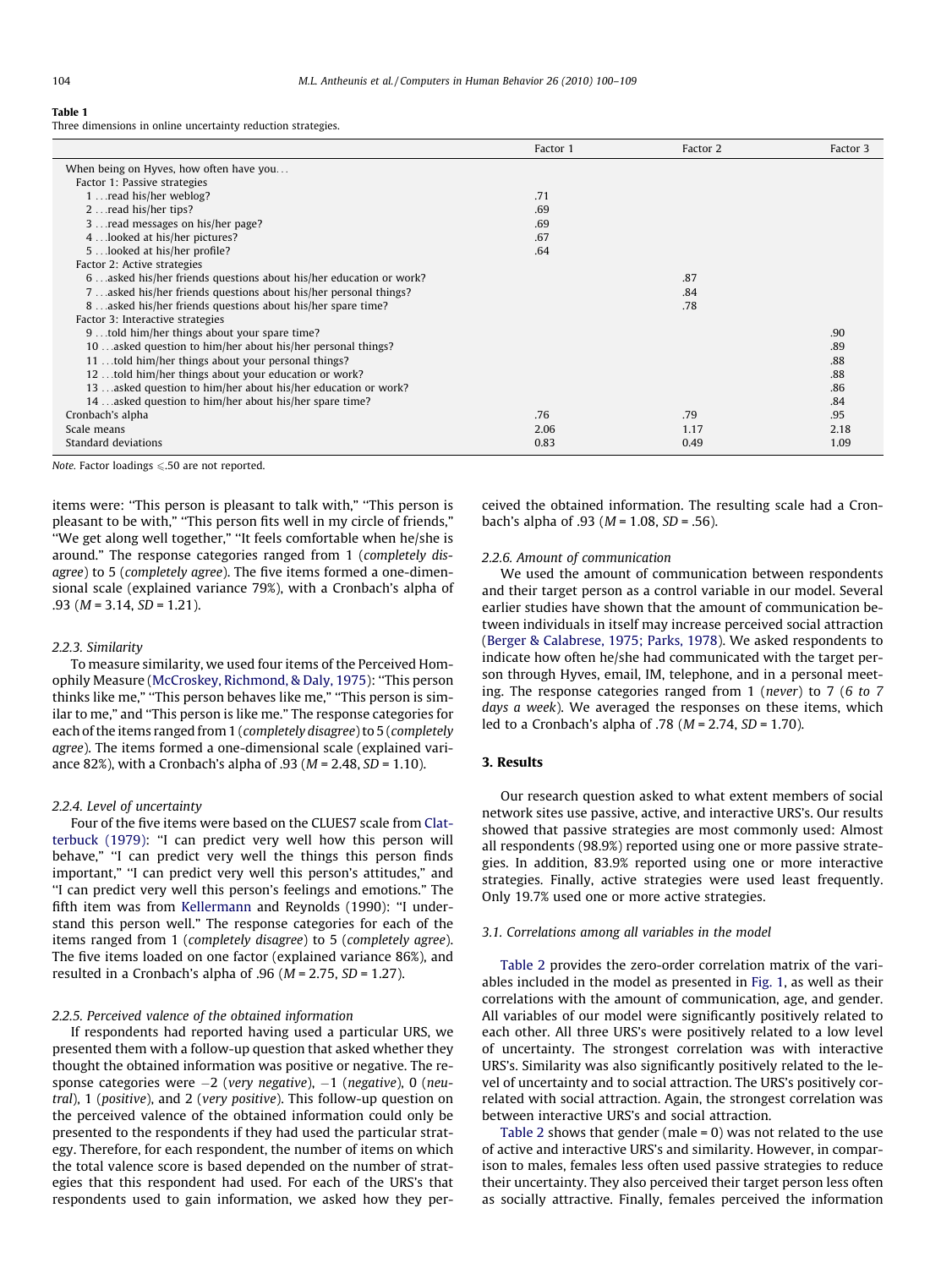#### <span id="page-5-0"></span>Table 2

Correlations among all variables in our hypothesized model.

|                                                                                                                                                                                       |                                                                                             |                                                                                  |                                                       | $\overline{4}$                                        |                               | 6                              |                            |
|---------------------------------------------------------------------------------------------------------------------------------------------------------------------------------------|---------------------------------------------------------------------------------------------|----------------------------------------------------------------------------------|-------------------------------------------------------|-------------------------------------------------------|-------------------------------|--------------------------------|----------------------------|
| 1. Passive URS<br>2. Active URS<br>3. Interactive URS<br>4. Low level of uncertainty<br>5. Similarity<br>6. Social attraction<br>7. Valence of information<br>Amount of communication | $.26**$<br>$.45$ **<br>$.41$ <sup>**</sup><br>$.41$ <sup>**</sup><br>.47<br>.46<br>$.45$ ** | $.13***$<br>$.15$ <sup>**</sup><br>$.19$ <sup>**</sup><br>.15<br>$.14$ **<br>.19 | $.49$ **<br>$.37$ **<br>.51'<br>$.37^{*}$<br>$.54$ ** | .70<br>.76 <sup>°</sup><br>$.45$ <sup>*</sup><br>.63" | .74<br>$.50^{**}$<br>$.55$ ** | $.56***$<br>$.67$ <sup>*</sup> | $.40^{\ast}$               |
| Age<br>Gender $(0 = male)$                                                                                                                                                            | $.08^{\circ}$<br>$-.12$ **                                                                  | .01<br>$-.04$                                                                    | $-.09'$<br>.03                                        | $-.01$<br>$-.09"$                                     | $-.003$<br>$-.07$             | .001<br>$-.15"$                | .02<br>$-.11$ <sup>*</sup> |

Note. URS = uncertainty reduction strategy.

 $\binom{p}{1}$   $p < 0.05$ .

 $p < .01$ .

more often as negative than males did. Age was not related to the use of active URS, level of uncertainty, similarity, social attraction, and the valence of information. However, there was a small significant positive relationship between age and the use of passive URS's and a negative relationship between age and the use of interactive URS's.

## 3.2. Testing the hypothesized model

In our model presented in [Fig. 1](#page-2-0) we hypothesized four mediated effects. More specifically, we hypothesized that the level of uncertainty would mediate the relationships between four independent variables (passive URS's, active URS's, interactive URS's and similarity, see the left-hand side of [Fig. 1](#page-2-0)) and the dependent variable social attraction. To investigate the coefficients of the hypothesized paths in [Fig. 1](#page-2-0) and the validity of these four mediation assumptions, we used a bootstrap approach to mediation developed by [Preacher and Hayes \(2004, 2008\)](#page-8-0). Preacher and Hayes' approach is similar to [Baron and Kenny's \(1986\)](#page-8-0) causal steps approach in two respects. First, it also uses regression analyses to investigate how the four independent variables (the three URS's and similarity) influence the mediating variable (level of uncertainty), and how the mediating variable influences the dependent variable (social attraction). Second, it also tests whether the influence of the independent variables on the dependent variable disappears when the mediating variable is included. [Preacher and Hayes' \(2004\)](#page-8-0) approach extends Baron and Kenny's causal steps approach in that it formally tests the significance of the hypothesized mediated effect with bootstrapping.

For each of the possible mediated effects, we tested first, on the basis of the normal theory, whether the various paths that constitute our model were significant. Subsequently, we performed a formal test of the mediated effect on the basis of the bootstrap method (1000 samples,  $N = 704$ ). In each analysis, we controlled for the remaining three independent variables as well as for age, gender, and amount of communication. The normal theory revealed that the two paths from the passive  $(B=.04, SE=.06;$  $\beta$  = .02, ns) and active URS's (B = -.07, SE = .08;  $\beta$  = -.05, ns) to level of uncertainty were not significant. The paths from interactive URS's  $(B = .19, SE = .04; \beta = .16, p < .001)$  and similarity  $(B = .56,$  $SE = .04$ ;  $\beta = .47$ ,  $p < .001$ ) to level of uncertainty were significant. These results supported H1a and H4. Furthermore, the path from level of uncertainty to social attraction was also significant  $(B = .28, SE = .03; \beta = .31, p < .001)$ . This means that our second hypothesis is also supported. Finally, the positive relationship between similarity and social attraction was also significant ( $B = .38$ ,  $SE = 03$ ;  $\beta = .36$ ,  $p < .001$ ), which confirmed H3. The beta coefficients for all paths between the independent, mediating, and dependent variables are presented in Fig. 2.

Because a significant relationship between the independent variable and the mediator is a necessary condition for mediation, the mediation hypothesis for the relationship between passive and active URS's and social attraction was not supported. In other words, level of uncertainty could not mediate the effects of active and passive URS's on social attraction, because there was no influence of these variables on level of uncertainty. Active URS's were also not directly related to social attraction. However, passive URS's were directly related to social attraction ( $\beta$  = .07,  $p < .01$ ).

The bootstrapping procedure revealed that the mediation effects of interactive URS's and similarity on social attraction were significant. For the mediated path from interactive uncertainty strategy to social attraction, the 95% bias corrected and accelerated



Fig. 2. Observed model explaining the relationships between online uncertainty reduction strategies, level of uncertainty, and social attraction. Note. \*\*p < .01, \*\*\*p < .001.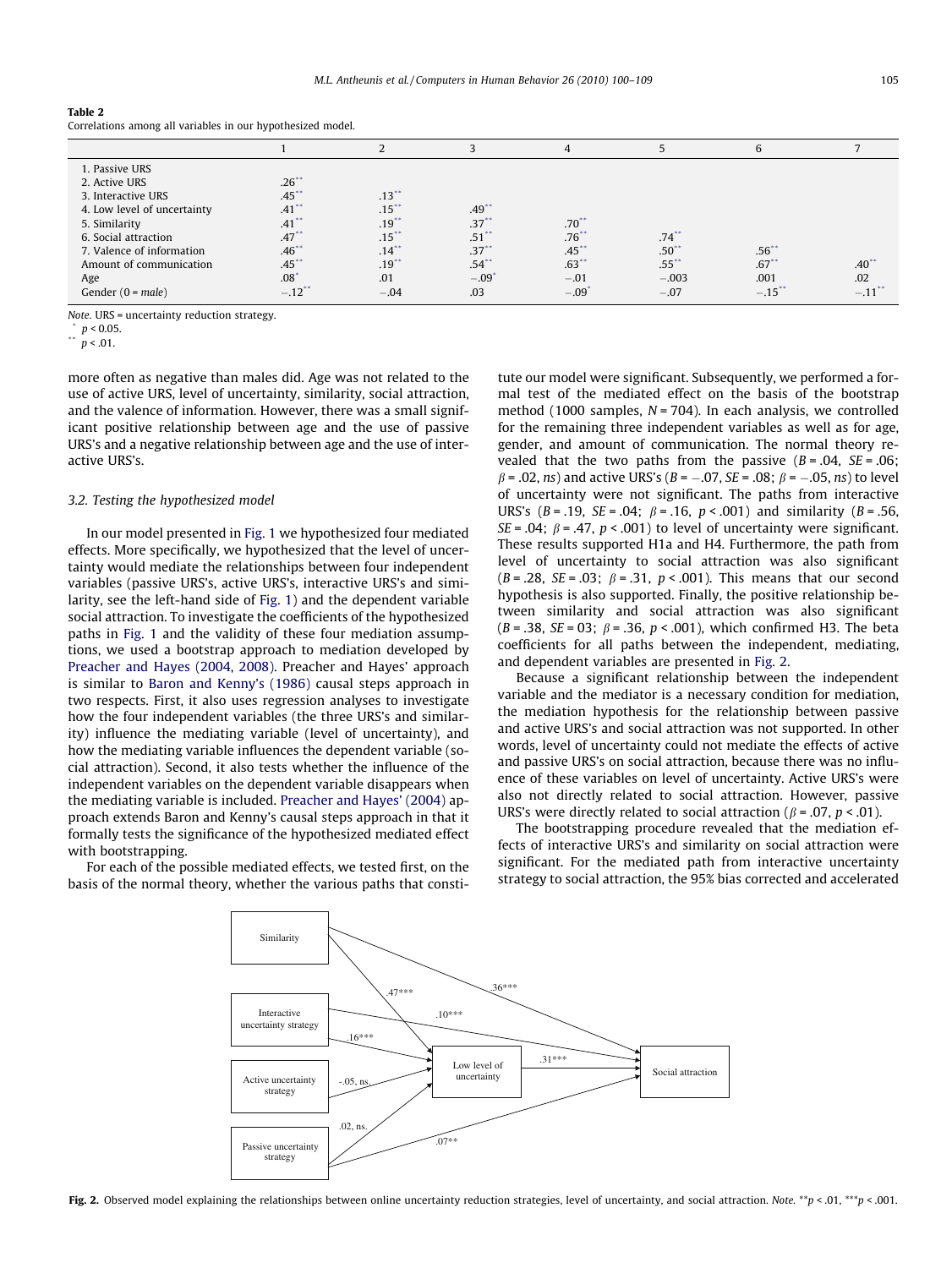confidence interval was estimated to lie between .0325 and .0848  $(B = .053, SE = .013; p < .001)$ . For the mediated path from similarity to social attraction the 95% bias corrected and accelerated confidence interval was estimated to lie between .1223 and .2043  $(B = .157; SE = .020, p < .001)$ . Because zero was not in these confidence intervals, it is safe to conclude that these two mediated effects were significantly different from zero (see [Preacher &](#page-8-0) [Hayes, 2004](#page-8-0) for a detailed explanation of this procedure). However, both the direct effects of interactive URS's and similarity on social attraction remained significant when the influence of the mediating variable level of uncertainty was controlled. As a result, both the relationships between interactive URS's and social attraction and between similarity and social attraction were only partially mediated. When testing the model - without the moderator – in structural equation modeling (AMOS 7.0), similar results were found. The model yielded a satisfactory fit,  $\chi^2$  (338, N = 704) = 1156.99, p < .001, CFI = .951, RMSEA = .059 (90% CI: .055–.062).

#### 3.3. Moderated mediation

In our fifth hypothesis, we hypothesized that the effect of the level of uncertainty on social attraction was moderated by the valence of the information that respondents had obtained about the target person (H5 in [Fig. 1](#page-2-0)). In other words, we assumed that the strength of the mediated effects in our study was linearly contingent on the value of the perceived valence of the obtained information. The simultaneous occurrence of both mediation and moderation in one model is often referred to as moderated mediation [\(Preacher,](#page-8-0) [Rucker, & Hayes, 2007\)](#page-8-0).

It is generally difficult to investigate moderated mediation in one statistical analysis. However, [Preacher et al. \(2007\)](#page-8-0) have recently developed a macro based on the bootstrap method to investigate and formally test moderated mediation. We used their macro to investigate whether the mediated effects that we found for both interactive uncertainty reduction and similarity on social attraction were further moderated by respondents' perceived valence of the obtained information. We performed two separate bootstrap analyses (1000 samples,  $N = 704$ ) to generate a bias-corrected and accelerated 95% confidence interval for the moderated mediation effect of interactive URS's and similarity on social attraction. In each analysis, we controlled for the remaining three independent variables as well as for age, gender, and amount of communication. In both analyses, the perceived valence of the obtained information acted as a significant moderator of the effects of level of uncertainty to social attraction (B = –.10, SE = .04,  $p$  < .01). When the point estimates of each indirect effect were investigated separately for a range of values of the moderator perceived valence of the obtained information (i.e., the mean, as well as 1 SD above and 1 SD below the mean), none of the bias-corrected and accelerated 95% confidence intervals included zero. This means that we can safely conclude that the perceived valence of the obtained information moderated the mediation effects of the level of uncertainty on social attraction. Post-hoc probing revealed that when the evaluation of the obtained information was more positive, the relationship between a low level of uncertainty and social attraction was significantly positive but relatively weak. The more negative the perceived valence of the information was, the stronger the positive relationship between a low level of uncertainty and social attraction became.

## 4. Discussion

The first aim of the present study was to investigate which URS's are most commonly used on social network sites. In cuepoorer and dyadic computer-mediated communication (CMC) settings, participants predominantly employ interactive strategies ([Parks & Floyd, 1996; Ramirez et al., 2002; Tidwell & Walther,](#page-8-0) [2002\)](#page-8-0). We asked to what extend members of social network sites use passive, active, and interactive uncertainty reduction strategies. We found that on social network sites, people use all three uncertainty reduction strategies. The passive URS was most commonly used, followed by the interactive and the active URS. In contrast to text-based CMC environments, social network sites have more auditory and visual cues available and are relatively open systems. Apparently, this allows CMC participants not only to use interactive URS's (i.e., direct questioning and self-disclosure), but also to observe their target persons (passive strategy), or to ask other participants for information about the target persons (active strategy). The relatively high use of passive strategies is not surprising. Unlike other forms of CMC, social network sites usually encourage users to disclose a great deal of information about themselves. Consequently it is plausible that users of these sites use this information to reduce uncertainty and form impressions of the target person. Active strategies were least often used on social network sites. This result is also comprehensible. To employ active strategies a user must have access to the profiles of the friends of the target person. However, this access is usually not yet possible in initial interactions between users of social network sites.

The second aim of this study was to investigate how uncertainty reduction processes on social network sites are related to social attraction. To do so, we developed and tested a conceptual model that explains the relation between online URS's, level of uncertainty, and social attraction (see [Fig. 1\)](#page-2-0). The first hypothesis of our model stated that interactive URS's would reduce the information seeker's level of uncertainty most effectively. This hypothesis received support. Although the passive URS was most commonly used, the interactive URS was the only strategy that effectively reduced the information seeker's level of uncertainty.

It would be interesting to know how our results compare to cue-poorer CMC environments and to offline environments. However, both comparisons are difficult to make. First, in cue-poor and dyadic CMC environments the information seeker has to rely mainly on interactive URS's. As a result, in these CMC environments it is more difficult to compare the effectiveness of the three uncertainty reduction strategies. Second, although in offline settings it is possible to use all three strategies, to date only one research has compared the effectiveness of the three URS's in one study. [Emmers and Canary \(1996\)](#page-8-0) did find that of the three URS's, interactive strategies were used most often. But, this study concentrated on negative events in ongoing relationships, so that their results are only modestly comparable to our results. However, based on our results and the study of [Emmers and Canary \(1996\),](#page-8-0) it is plausible to assume that interactive URS's are also most effective in online and offline settings. There is not only a direct interaction between the information seeker and the target person ([Emmers &](#page-8-0) [Canary, 1996](#page-8-0)), but the information seeker also has more control over the communication process ([Berger, 1979\)](#page-8-0). The information seeker can determine the topic of the conversation, ask the target person probing questions, or deliberately self-disclose specific information about the topic.

## 4.1. Level of uncertainty and social attraction

Our second hypothesis, which stated that on social network sites a low level of uncertainty would lead to social attraction, was confirmed by our data. This finding is in line with an earlier CMC study by [Ramirez and Burgoon \(2004\)](#page-8-0) who also found that a low level of uncertainty predicted a higher level of social attraction among CMC participants. Our finding also coincides with the majority of offline studies that reported a positive relationship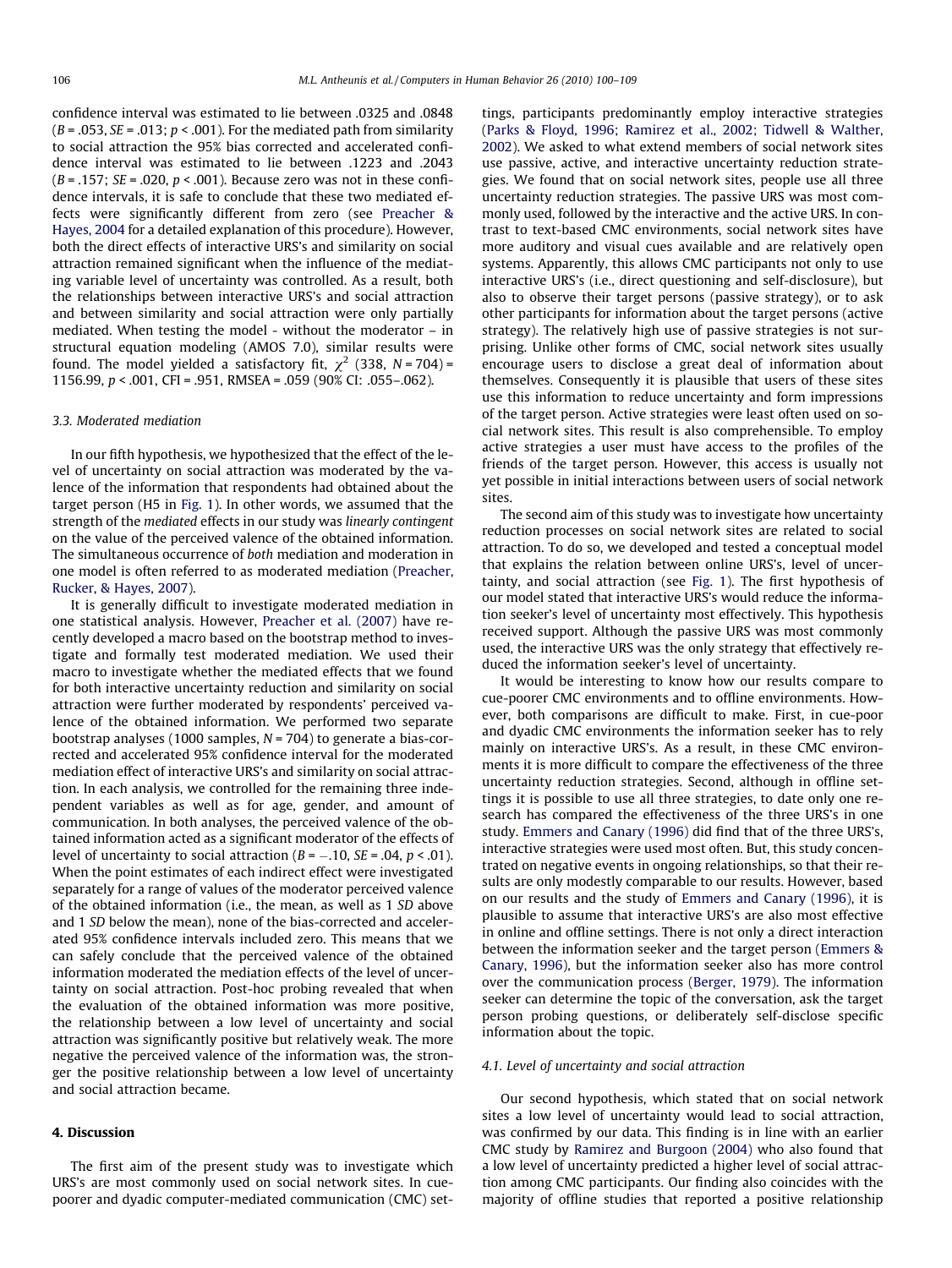<span id="page-7-0"></span>between level of uncertainty and social attraction (e.g., [Douglas,](#page-8-0) [1994; Kellermann & Reynolds, 1990\)](#page-8-0).

However, while we did find a direct effect of the level of uncertainty on social attraction, we hypothesized that this relation would be moderated by the perceived valence of the information that the information seeker obtained from the target person (Hypothesis 5). We indeed found that the perceived valence of the information acted as a moderator in the uncertainty-social attraction relationship. This moderating effect has important implications for our study and for earlier studies (e.g., [Douglas,](#page-8-0) [1994; Kellermann & Reynolds, 1990](#page-8-0)). After all, when a moderating effect is found, it is no longer possible to interpret a direct effect of level of uncertainty on social attraction. Our study clearly showed that the direct relationship between level of uncertainty and social attraction is not direct, but contingent upon the perceived valence of the information.

More specifically, we hypothesized that when the perceived valence of the information is negative, the effect of the low level of uncertainty on social attraction will become stronger. On the other hand, when the perceived valence of the information is positive, the effect of level of uncertainty on social attraction will become less strong. This hypothesis was supported. We indeed found that when the perceived valence of the obtained information was more positive, the relationship between a low level of uncertainty and social attraction was less strong, than when the perceived valence of the information about the target person was more negative. This finding implies that when an information seeker perceives the information he or she obtains from the target person as positive, his or her level of uncertainty about the target person is a relatively less important determinant of social attraction. However, when the perceived information about the target person is negative, his or her level of uncertainty is a major determinant of social attraction. One explanation for this finding could be that negative information was scarcer than positive information and that it therefore stands out more than positive information ([Resnick, Zeckhauser, Swanson, & Lockwood,](#page-8-0) [2006](#page-8-0)). Another explanation could lie in the negativity bias, which refers to the greater attention that information seekers pay to negative rather than to positive information (e.g., [Pratto & John, 1991\)](#page-8-0).

Our results have important implications for uncertainty reduction theory. A core assumption in [Berger & Calabrese's \(1975\)](#page-8-0) uncertainty reduction theory is that lower levels of uncertainty are positively related to social attraction in initial interactions. However, our results showed that, at least on social network sites, it is not the quantity of the obtained information that increases social attraction; rather, it is the valence of the obtained information that counts. Future research should therefore focus both on how much information is exchanged and on how positive and negative this information is.

## 4.2. Mediated hypotheses

We hypothesized that the information seekers' level of uncertainty would act as a mediator between the four independent variables (i.e., the three URS's and similarity) and the dependent variable social attraction. We found two mediated relationships. First, the level of uncertainty mediated the relationship between the interactive URS and social attraction, albeit only partly. The interactive URS also had a direct positive effect on social attraction. This is in line with earlier research, which demonstrated that interactive URS's – whether they are employed online or offline – lead to an increase in social attraction [\(Albada, Knapp, & Theune,](#page-8-0) [2002; Antheunis et al., 2007; Bargh et al., 2002; Collins & Miller,](#page-8-0) [1994; McKenna et al., 2002](#page-8-0)).

Second, we also found the hypothesized mediated relationship between similarity and social attraction. In line with our expectations, the level of uncertainty partially mediated between similarity and social attraction. This mediating relationship was assumed by [Berger and Calabrese \(1975\)](#page-8-0) in offline communication. To date, at least to our knowledge, only [Parks and Adelman \(1983\)](#page-8-0), have demonstrated this mediating relationship, although only in offline and developed relationships. Our study is the first to find support for this relationship in online initial interactions.

## 4.3. Limitations

Although our study has shed some new light on CMC in general and CMC on social network sites in particular, we recognize that our study has some limitations. First, we used a cross-sectional rather than an experimental or a longitudinal design. Although we based all our hypotheses on earlier theories and research, which have established a clear causal direction for several of our relationships, our results cannot preclude the possibility of reversed causal relationships. However, fielding longitudinal studies is time consuming and expensive. Furthermore, the field of research on social network sites is still young and conducting longitudinal studies before establishing basic relationships seems very risky. Second, we used a convenience sample rather than a random sample. However, our sample proved to be an accurate representation of the population of Hyves in terms of age, gender and education. Although convenience samples are generally problematic for the estimation of univariate statistics and effect sizes, they are still usable to establish initial relationships between variables ([Bogaert, 1996\)](#page-8-0).

## 4.4. Implications and future research

Our study has important implications for the use of uncertainty reduction strategies in CMC. Most of these theories are still based on reduced cues perspectives and the assumption of dyadic communication. They assume that, due to a lack of auditory and visual cues, CMC partners are mainly forced to rely on interactive URS's. Our findings demonstrated that users of social network sites use all three types of URS's, most notably the interactive and passive URS's. Because recent CMC environments, such as social network sites, have more cues available, future research may pay more attention into the effects of cue-rich and open CMC environments on social attraction.

We also found that both passive and interactive URS's indirectly or directly predicted social attraction. Our finding that interactive URS's resulted in social attraction is in line with existing CMC theories, most notably [Walther's \(1996\)](#page-9-0) Hyperpersonal Communication theory, which predicts that CMC stimulates self-disclosure and social attraction. Although existing theories were not yet able to apply their predictions to cue-richer and more open CMC environments, their propositions concerning the relationship between interactive URS's and social attraction seem still valid. Although, our finding that the passive URS's also directly influenced social attraction seems difficult to reconcile with any existing CMC theory, it does make sense. Contrary to other forms of CMC, on social network sites, people present a great deal of positive information about themselves, which observers may subsequently use to reduce uncertainty and form impressions. To theoretically explain this result, we may have to rely on offline interpersonal theories. Unfortunately, offline research on the differential effects of URS's on social attraction is too scarce to provide a bench-mark for our present study. Future research should elaborate on our findings by comparing the effects of cue-poor CMC, cue-rich CMC, and offline communication on social attraction.

# References

Afifi, W. A., & Burgoon, J. K. (2000). The impact of violations on uncertainty and the consequences for attractiveness. Human Communication Research, 26, 203–233.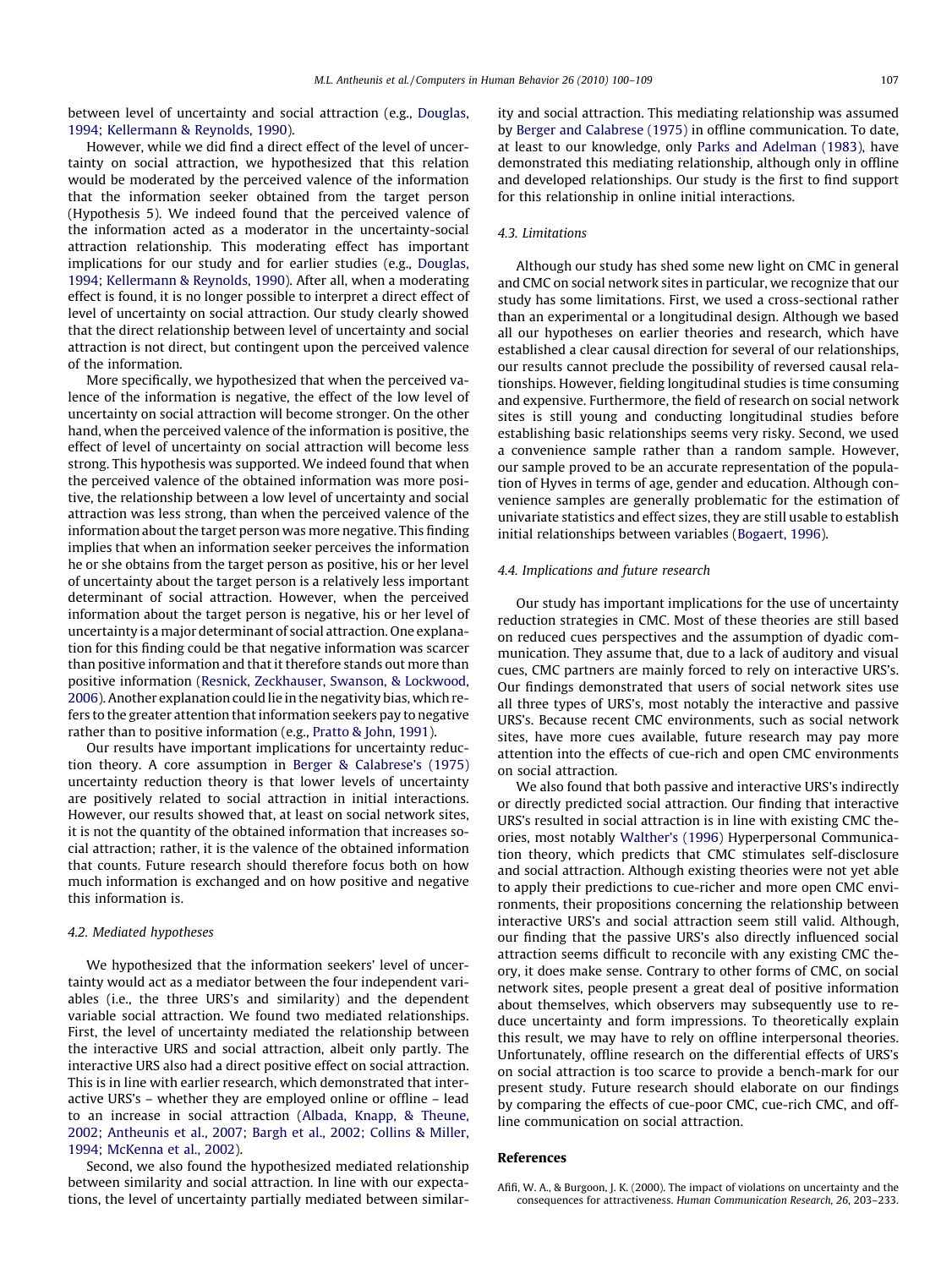- <span id="page-8-0"></span>Afifi, W. A., & Metts, S. (1998). Characteristics and consequences of expectation violation in close relationships. Journal of Social and Personal Relationships, 15, 365–392.
- Albada, K. F., Knapp, M. L., & Theune, K. E. (2002). Interaction appearance theory: Changing perceptions of physical attractiveness through social interaction. Communication Theory, 12, 8–40.
- Antheunis, M. L., Valkenburg, P. M., & Peter, J. (2007). Computer-mediated communication and interpersonal attraction: An experimental test of two explanatory hypotheses. CyberPsychology and Behavior, 10, 831–836.
- Bargh, J. A., McKenna, K. Y., & Fitzsimons, G. M. (2002). Can you see the real me? Activation and expression of the ''true self" on the Internet. Journal of Social Issues, 58, 33–48.
- Baron, R. M., & Kenny, D. A. (1986). The moderator-mediator variable distinction in social psychological research: Conceptual, strategic, and statistical considerations. Journal of Personality and Social Psychology, 51, 1173–1182.
- Berger, C. R. (1979). Beyond initial interaction: Uncertainty, understanding, and the development of interpersonal relationships. In H. Giles & R. St. Clair (Eds.), Language and social psychology (pp. 122–144). Oxford: Basil Blackwell.
- Berger, C. R., & Calabrese, R. J. (1975). Some explorations in initial interaction and beyond: Toward a developmental theory of interpersonal communication. Human Communication Research, 1, 99–112.
- Berger, C. R., Gardner, R. R., Parks, M. R., Schulman, L., & Miller, G. R. (1976). Interpersonal epistemology and interpersonal communication. In G. R. Miller (Ed.), Explorations in interpersonal communication (pp. 149–171). Beverly Hills, CA: Sage.
- Berscheid, E., & Reis, H. T. (1998). Attraction and close relationships. In D. Gilbert, S. T. Fiske, & G. Lindzey (Eds.), The handbook of social psychology (pp. 193–281). New York: McGraw-Hill.
- Bogaert, A. F. (1996). Volunteer bias in human sexuality research: Evidence for both sexuality and personality differences in males. Archives of Sexual Behavior, 25, 125–140.
- Boyd, D. M. (2004). Friendster and publicly articulated social networking. Paper presented at the Conference of Human Factors and Computing Systems, Vienna, Austria.
- Carey, J. (1980). Paralanguage in computer mediated communication. In N. K. Sondheimer (Ed.), The 18th annual meeting of the association for computational linguistics and parasession on topics in interactive discourse: Proceedings of the conference (pp. 67–69). Philadelphia: University of Pennsylvania.
- Clatterbuck, G. W. (1979). Attributional confidence and uncertainty in initial interaction. Human Communication Research, 5, 147–157.
- Coleman, L. H., Paternite, C. E., & Sherman, R. C. (1999). A reexamination of deindividuation in synchronous computer-mediated communication. Computers in Human Behavior, 15, 51–65.
- Collins, N. L., & Miller, L. C. (1994). Self-disclosure and liking: A meta-analytic review. Psychological Bulletin, 116, 457–475.
- Comscore.com. (2007). Social networking goes global: Major social networking sites substantially expanded their global visitor base during past year. Available from [http://www.comscore.com/press/release.asp?press=1555.](http://www.comscore.com/press/release.asp?press=1555)
- Comscore.com (2009). Social networking explodes worldwide as sites increase their focus on cultural relevance, Available from [http://www.comscore.](http://www.comscore.com/Press_Events/Press_Releases/2008/08/Social_Networking_World_Wide/(language)/eng-US) [com/Press\\_Events/Press\\_Releases/2008/08/Social\\_Networking\\_World\\_Wide/](http://www.comscore.com/Press_Events/Press_Releases/2008/08/Social_Networking_World_Wide/(language)/eng-US) [\(language\)/eng-US.](http://www.comscore.com/Press_Events/Press_Releases/2008/08/Social_Networking_World_Wide/(language)/eng-US)
- Curtis, P. (1996). Mudding: Social phenomena in text-based virtual realities. In M. Stefik (Ed.), Internet dreams: Archetypes, myths, and metaphors (pp. 265–292). Cambridge, MA: MIT Press.
- Daft, R. L., & Lengel, R. H. (1984). Information richness: A new approach to managerial behavior and organization design. Research in Organizational Behavior, 6, 191–233.
- Donath, J. S., & Boyd, D. (2004). Public displays of connection. BT Technology Journal, 22, 71–82.
- Douglas, W. (1990). Uncertainty, information-seeking, and liking during initial interaction. Western Journal of Speech Communication, 54, 66–81.
- Douglas, W. (1994). The acquaintanceship process: An examination of uncertainty, information seeking, and social attraction during initial conversation. Communication Research, 21, 154–176.
- Dwyer, C., Hiltz, S. R., & Passerini, K. (2007). Trust and privacy concern within social networking sites: A comparison of Facebook and MySpace. Paper presented at the thirteenth Americas conference on information systems, Keystone, CO, USA.
- Ellison, N. B., Steinfield, C., & Lampe, C. (2006). Spatially bounded online social networks and social capital: The role of Facebook. Paper presented at the 56th annual conference of the international communication association, Dresden, Germany.
- Emmers, T. M., & Canary, D. D. (1996). The effect of uncertainty reducing strategies on young couples' relational repair and intimacy. Communication Quarterly, 44, 166–182.
- Gudykunst, W. B. (1985). The influence of cultural similarity, type of relationship, and self-monitoring on uncertainty reduction processes. Communication Monographs, 52, 203–218.
- Gudykunst, W. B., & Nishida, T. (1984). Individual and cultural influences on uncertainty reduction. Communication Monographs, 51, 23–36.
- Gudykunst, W. B., Yang, S.-M., & Nishida, T. (1985). A cross cultural test of uncertainty reduction theory: Comparisons of acquaintances, friends, and dating relationships in Japan, Korea, and the United States. Human Communication Research, 11, 407–454.
- Hu, Y., Wood, J. F., Smith, V., & Westbrook, N. (2004). Friendship through IM: Examining the relationship between Instant Messaging and intimacy. Journal of Computer-Mediated Communication, 10 [Article 6].
- Joinson, A. N. (2001). Self-disclosure in computer-mediated communication: The role of self-awareness and visual anonymity. European Journal of Social Psychology, 31, 177–192.
- Jourard, S. M. (1971). Self-disclosure: An experimental analysis of the transparent self. New York: Wiley.
- Kellermann, K., & Reynolds, R. (1990). When ignorance is bliss: The role of motivation to reduce uncertainty in uncertainty reduction theory. Human Communication Research, 17, 5–75.
- Kiesler, S., Siegel, J., & McGuire, T. W. (1984). Social psychological aspects of computer-mediated communication. American Psychologist, 39, 1123–1134.
- Lampe, C., Ellison, N. B., & Steinfield, C. (2006). A Face(book): in the crowd: Social searching vs. social browsing. Paper presented at the 20th anniversary conference on computer supported cooperative work, Banff, AB, Canada.
- Lampe, C., Ellison, N. B., & Steinfield, C. (2007). A familiar Face(book): Profile elements as signals in an online social network. Paper presented at the conference on human factors in computing systems, San Jose, CA, USA.
- Lea, M., & Spears, R. (1995). Love at first byte? Building personal relationships over computer networks. In J. T. Wood & S. Duck (Eds.), Understudied relationships: Off the beaten track (pp. 197–233). Beverly Hills, CA: Sage.
- McCroskey, J. C., & McCain, T. A. (1974). The measurement of interpersonal attraction. Speech Monographs, 41, 261–266.
- McCroskey, J. C., Richmond, V. P., & Daly, J. A. (1975). The development of a measure of perceived homophily in interpersonal communication. Human Communication Research, 1, 323–332.
- McKenna, K. Y., Green, A. S., & Gleason, M. E. (2002). Relationship formation on the internet: What's the big attraction? Journal of Social Issues, 58, 9–31.
- Miller, L. C., Berg, J. H., & Archer, R. L. (1983). Openers: Individuals who elicit intimate self-disclosure. Journal of Personality and Social Psychology, 44, 1234–1244.
- Neuliep, J. W., & Grohskopf, E. L. (2000). Uncertainty reduction and communication satisfaction during initial interaction: An initial test and replication of a new axiom. Communication Reports, 13(2), 67–77.
- Newcomb, T. (1961). The acquaintance process. New York: Holt, Rinehart and Winston.
- Parks, M. R. (1978). Perceived sex differences in friendship development. Paper presented at the annual convention of the speech communication association, Minneapolis, MN, USA.
- Parks, M. R., & Adelman, M. B. (1983). Communication networks and the development of romantic relationships: An explanation of uncertainty reduction theory. Human Communication Research, 10, 55–79.
- Parks, M. R., & Floyd, K. (1996). Making friends in cyberspace. Journal of Communication, 46, 80–97.
- Pratto, F., & John, O. P. (1991). Automatic vigilance. The attention-grabbing power of negative social information. Journal of Personality and Social Psychology, 61, 380–391.
- Preacher, K. J., & Hayes, A. F. (2004). SPSS and SAS procedures for estimating indirect effects in simple mediation models. Behavior Research Methods, Instruments, & Computers, 36, 717–731.
- Preacher, K. J., & Hayes, A. F. (2008). Asymptotic and resampling strategies for assessing and comparing indirect effects in multiple mediator models. Behavior Research Methods, 40, 879–891.
- Preacher, K. J., Rucker, D. D., & Hayes, A. F. (2007). Addressing moderated mediation hypotheses: Theory, methods, and prescriptions. Multivariate Behavioral Research, 42, 185–228.
- Prisbell, M., & Andersen, J. F. (1980). The importance of perceived homophily, level of uncertainty, feeling good, safety, and self-disclosure in interpersonal relationships. Communication Quarterly, 28, 22–33.
- Ramirez, A., & Burgoon, J. K. (2004). The effect of interactivity on initial interactions: The influence of information valence and modality and information richness on computer-mediated communication. Communication Monographs, 71, 422–447.
- Ramirez, A., Walther, J. B., Burgoon, J. K., & Sunnafrank, M. (2002). Informationseeking strategies, uncertainty and computer-mediated communication: Toward a conceptual model. Human Communication Research, 28, 213–228.
- Reis, H. T., & Shaver, P. (1988). Intimacy as an interpersonal process. In S. Duck (Ed.), Handbook of personal relationships (pp. 367–390). New York: Wiley.
- Resnick, P., Zeckhauser, R., Swanson, J., & Lockwood, K. (2006). The value of reputation on eBay: A controlled experiment. Experimental Economics, 9(2), 79–101.
- Scheidel, T. M. (1977). Evidence varies with phases of inquiry. Western Journal of Speech Communication, 41, 20–31.
- Srull, T. K., & Wyer, R. S. (1989). Person memory and judgment. Psychological Review, 96, 58–83.
- Sunnafrank, M. (1986). Predicted outcome value during initial interactions: A reformulation of uncertainty reduction theory. Human Communication Research, 13(1), 3–33.
- Sunnafrank, M. (1990). Predicted outcome value and uncertainty reduction theories. A test of competing perspectives. Human Communication Research, 17(1), 76–103.
- Tidwell, L. C., & Walther, J. B. (2002). Computer-mediated communication effects on disclosure, impressions, and interpersonal evaluations: Getting to know one another a bit at a time. Human Communication Research, 28, 317–348.